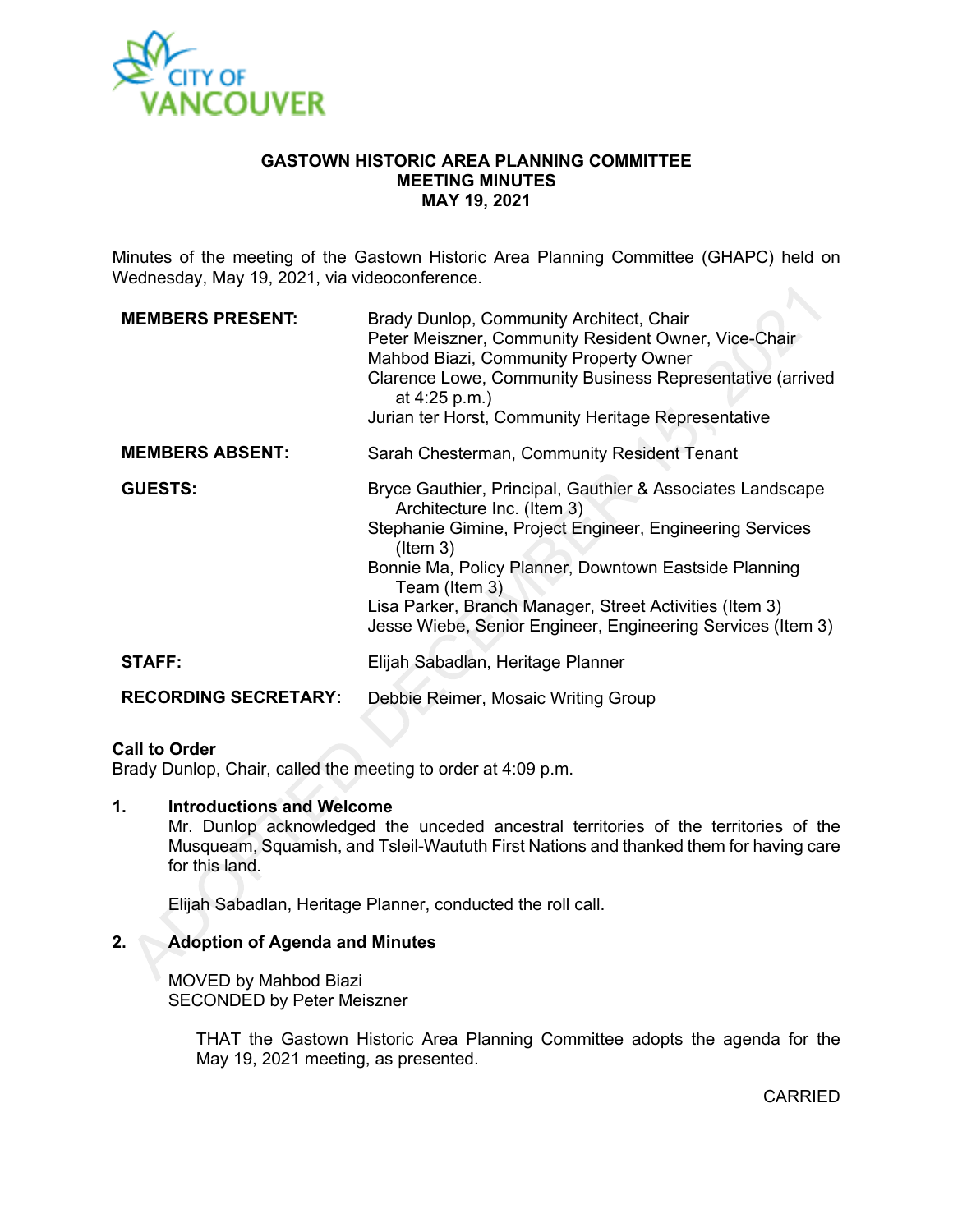MOVED by Peter Meiszner SECONDED by Jurian ter Horst

> THAT the Gastown Historic Area Planning Committee adopts the minutes of the December 16, 2020 meeting, as presented.

> > CARRIED

# **3. Blood Alley Square Update**

Jesse Wiebe, Engineering Services, and Bryce Gauthier, Gauthier & Associates Landscape Architecture Inc., led the review of a presentation titled "GHAPC Presentation Blood Alley Square" and highlighted:

- The 10-year action plan for the Blood Alley Square redesign is in its final stages
- Creation of an urban space is based on the following principles:
	- o Space that is dynamic, diverse and welcoming
	- o Conservation or reinterpretation of important heritage characteristics
	- o Retention of mature trees
	- o Provision of shared loading for residents and businesses
	- o Improve function of solid waste management
	- $\circ$  Stronger connection between Blood Alley Square and adjacent developments o A stewardship strategy that encourages equal opportunity use
- Blood Alley Square is designated as a National Historic Site
- Blood Alley Square design plans were driven by the National Historic Site designation and public engagement:
	- o Focus on the character defining elements of trees, globe lights, bollards and cobblestone paving
	- o Installation of expanded planters to maintain the health of the trees
	- o Priority placed on safety and accessibility to address public concerns

# **Member Arrived**

Clarence Lowe joined the meeting at 4:25 p.m.

- Paving was altered to improve accessibility, but cobblestones will be retained in specific areas
- Cobblestones and bricks will be reused and reset in different paving patterns
- Bollards will be retained, and globe lights will be refinished
- New handrails are unpolished stainless steel to resist weather and limit maintenance challenges
- Construction is expected to begin in fall 2021
- The stewardship plan will be developed following public consultation and will include event programming; artistic and creative opportunities; operation and maintenance; and social enterprise opportunities
- Waste management and Gastown complete streets have been delayed due to the COVID-19 pandemic.

Discussion ensued on:

• The expected completion of the project is spring 2022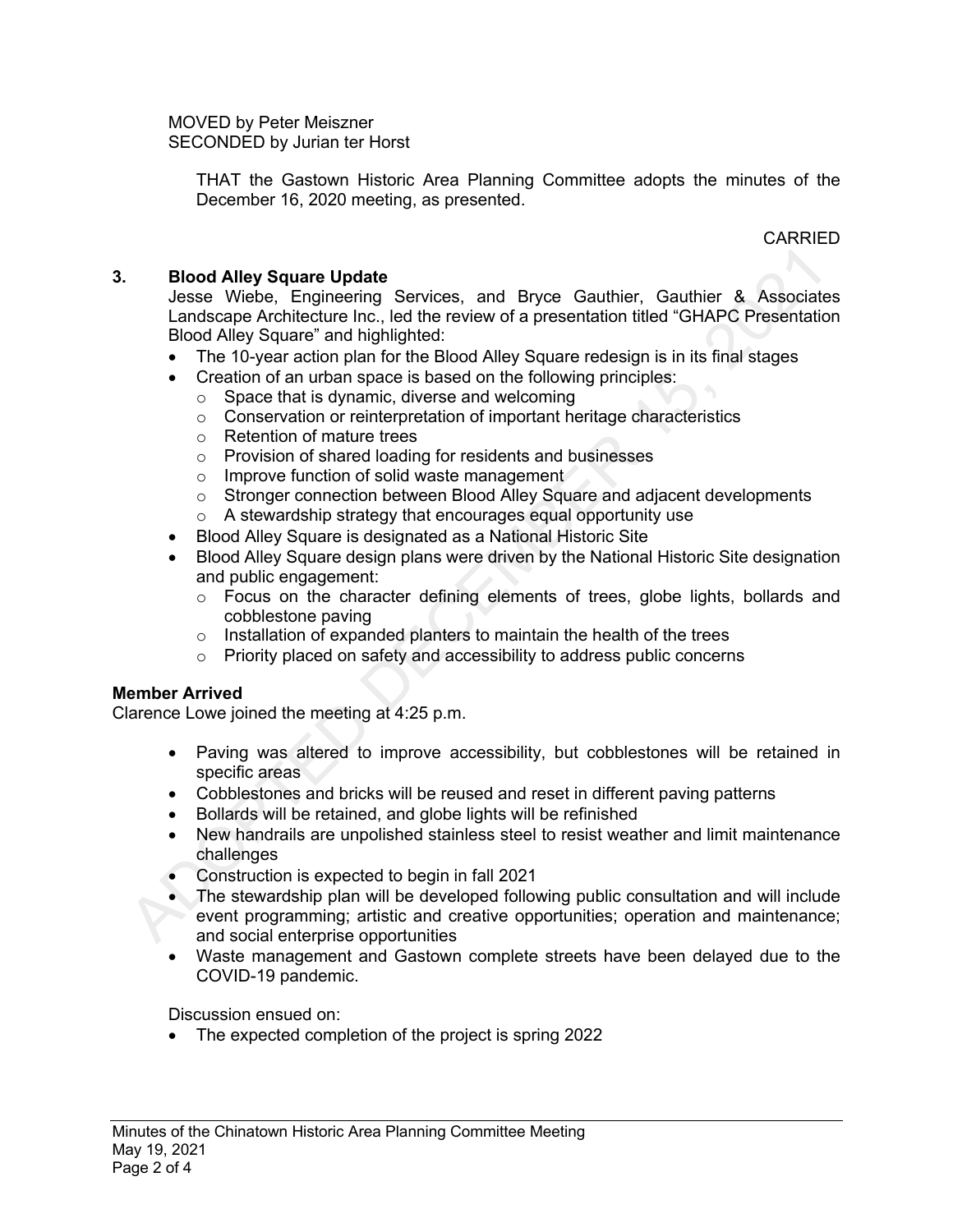- Three sides of Blood Alley Square will be activated with commercial retail units and patios
- Blood Alley Square will be open during daylight hours
- Ways to celebrate the history of the space will be included in the stewardship strategy
- Public information posters about the redesign were installed within Blood Alley and other areas in the Downtown Eastside:
	- $\circ$  Suggestion to send the Blood Alley Square presentation to the community
- The future role of patios within plazas will be the subject of public engagement: o The need to consider individual neighbourhood sensitivities will be considered
- Stainless steel handrails will be unpolished for aesthetic appeal and the durability required for the neighbourhood.

Members provided the following feedback:

- The need to advise the public of the rationale for the design materials that were selected for the revitalization of Blood Alley Square, as the decisions may not be supported by heritage purists
- The revitalization exemplifies the Gastown spirit:
	- $\circ$  The attention given to this project is in keeping with the Gastown spirit and passion.

## **4. New Business**

In response to questions from the members, Lisa Parker, Branch Manager, Street Activities, advised:

- The repair of Gastown Road was postponed due to budgetary constraints and logistical issues associated with the COVID-19 pandemic
- Planning for road repairs is in its initial stages and will be included in the next four-year capital plan.

# **5. Staff Update**

Mr. Sabadlan thanked outgoing committee members and reported:

- James Bolt will be rejoining the heritage team
- The appointment of new advisory committee members is nearing completion
- Orientation for new GHAPC members will be provided at the June 16, 2021 meeting.

#### **6. Adjournment**

The Gastown Historic Area Planning Committee meeting held May 19, 2021 adjourned at 5:08 p.m.